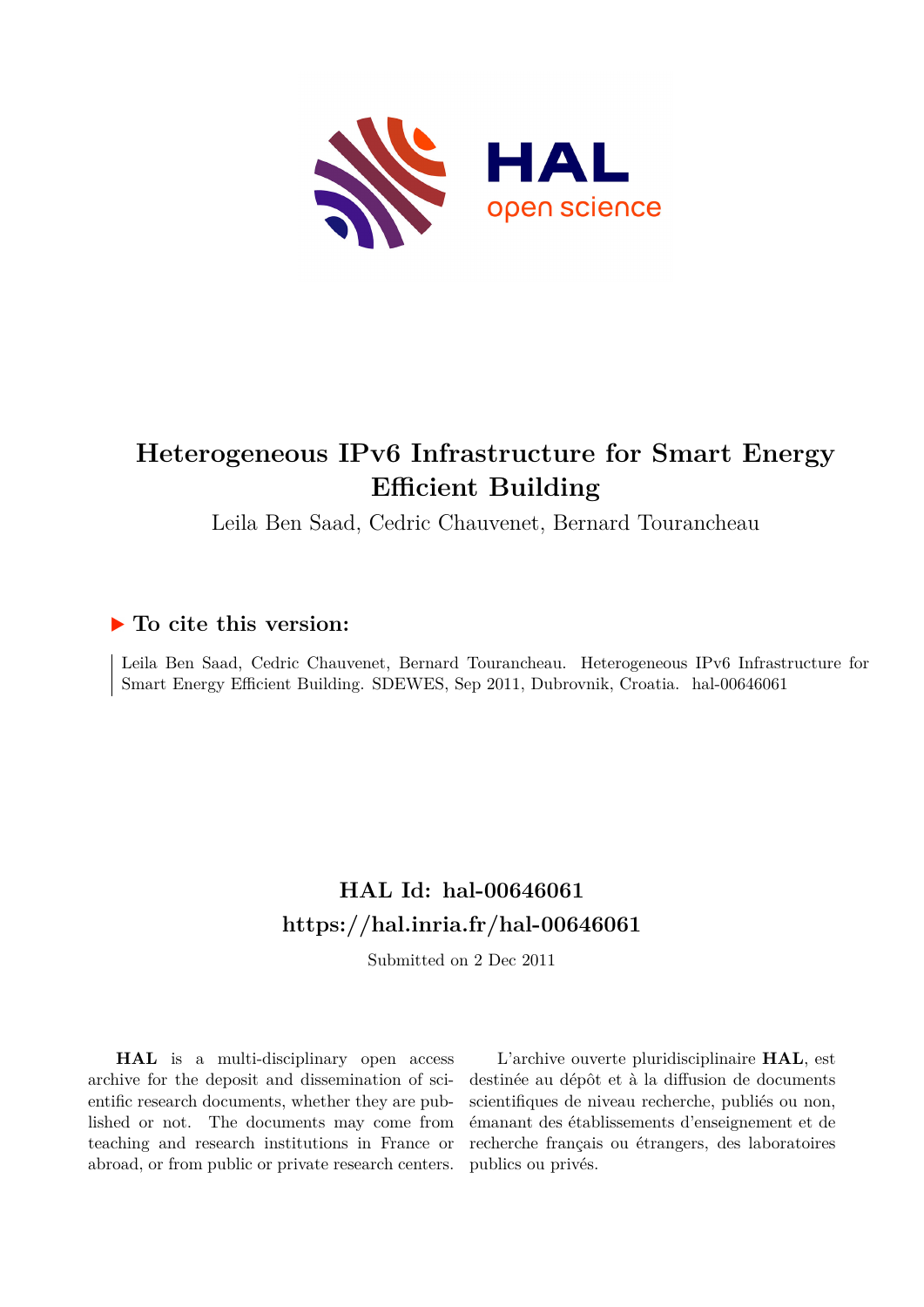# Heterogeneous IPv6 Infrastructure for Smart Energy Efficient Building

Leila Ben Saad CITI INSA-Lyon, ENS Lyon, INRIA Université de Lyon Villeurbanne, France e-mail: Leila.Ben.Saad@ens-lyon.fr

Cedric Chauvenet Watteco Inc. CITI INSA-Lyon - INRIA La garde, France e-mail: c.chauvenet@watteco.com

Bernard Tourancheau CITI INSA-Lyon - INRIA Université Lyon1 Villeurbanne, France e-mail: Bernard.Tourancheau@INRIA.fr

#### Abstract

In the context of increasing developments of home, building and city automation, the Power Line Communication (PLC) networking medium is called for unpreceeding usage. Our view of the future building networking infrastructure places PLC as the central point. We show in this paper that even if Wireless Sensors Networks (WSN) are good candidates in several cases of the sensor and actuator networking infrastructure, PLC is mandatory in several place of the smart-grid metering and command infrastructure. Also PLC will serve the infrastructure on the sensor/actuator side when the energy requirement cannot be fulfilled by autonomous battery and capacitor based nodes. PLC may provide the numerous bridges necessary to sustain a long lifetime (years) for the WSN infrastructures. This new role of PLC networking will be possible only if the inter-operability between all media and technology is made possible. Thanks to the design of converging IPv6 networking layers, we show that full inter-operability is already possible even in very tiny constrained networking devices. Moreover, low energy PLC, will be able to provide smart grid monitoring without impacting the overall energy balance.

# 1 Introduction

Recent reports have shown that the energy consumption in building is responsible of 44% of the total energy consumption in 2007 in France [1]. This highlights a major need for energy savings. In existing and future buildings, the impact of occupants behaviors contributes significantly to the total energy efficiency. A recent study [2] has shown 31.9% reduction in energy consumption immediately after conducting an experiment which informs and encourages the occupants to reduce their energy consumption. However, after a month the reduction fell only to 3.7%, illustrating that relying on occupants to change their longterm behavior may be difficult. That is why Building Management Systems (BMS) that automatize the energy saving in the building are very important for a long lasting energy efficiency (EE).

In this paper, we focus on such a sensors/actuators network feasibility during the lifetime of smart buildings. Heterogeneity will be needed at the physical networking layer in order to provide several benefits. We propose an heterogenous networking architecture with wireless and PLC nodes associated to RF-PLC gateways. Such an architecture improves the overall smart-building network lifetime, its connectivity and its robustness.

The paper is organized as follows. In Section 2, related works are presented. Section 3 states the problem. Section 4 presents an hybrid RF-PLC architecture for smart building. In section 5, the performance of three networks using different technologies PLC, RF and RF-PLC are evaluated. In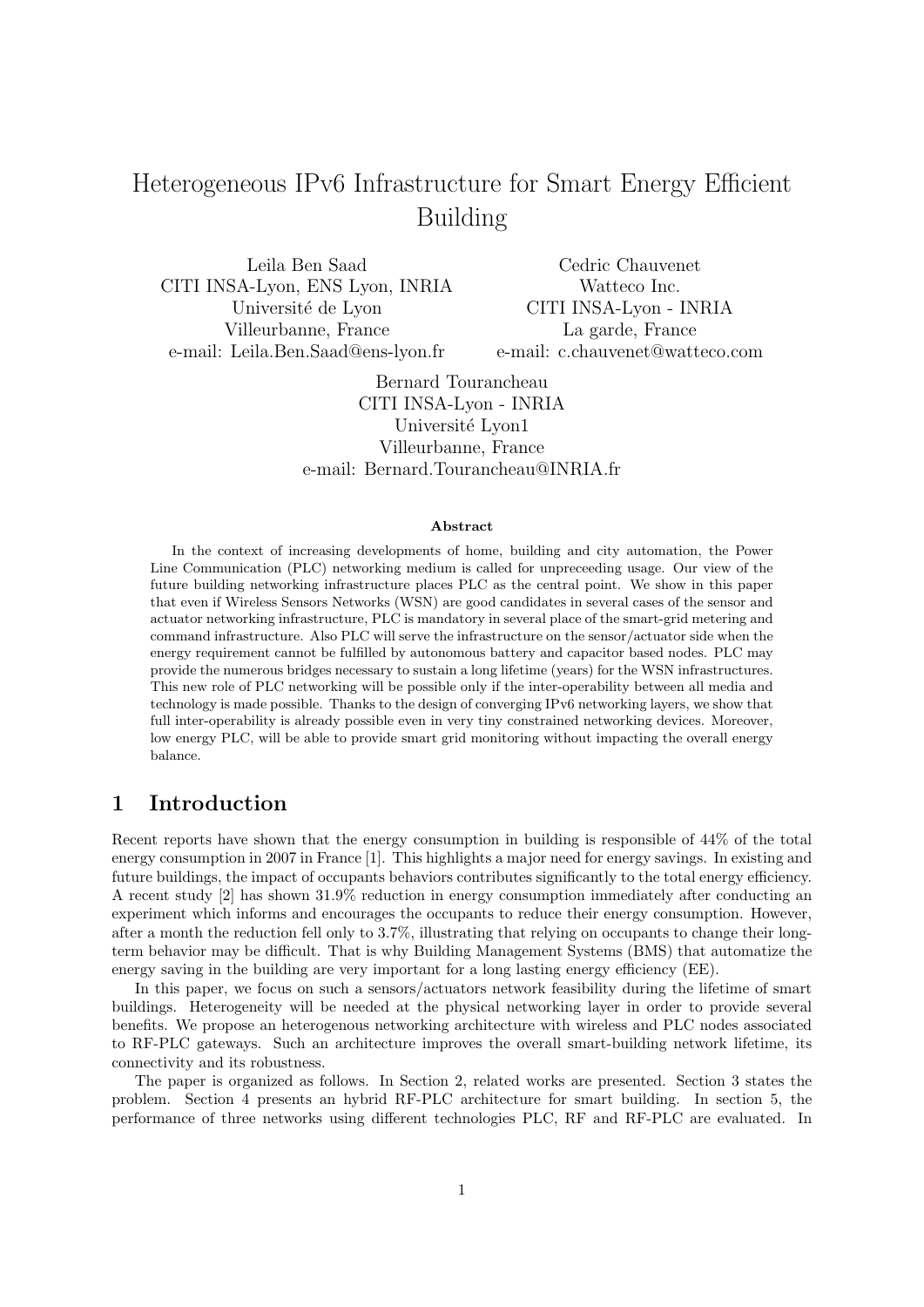section 6, a discussion of the benefits as well as the limitations of the proposed architecture is provided. Section 7 concludes the paper.

# 2 Problem statement

Recent years have witnessed an increasing need for RF-networks, often called wireless sensor networks (WSN), in a wide range of applications, specially for buildings automation. In fact, RF-networks are used as a way to reduce the waste of energy inside buildings by reporting essential information from the in-door environment allowing, for instance, to turn off the unnecessary electric appliances in the unoccupied rooms. Nevertheless, RF-network deployment inside buildings is a very challenging problem. Such networks are usually composed of low cost and battery powered devices, often called motes or nodes, with limited processing and memory capabilities. These nodes are interfaced with embedded sensor and actuator devices and are expected to operate for several years without any maintenance nor battery replacement. The nodes are deployed in smart buildings. They sense the environment and collaborate to forward the collected measurements towards the base station in the nodes' meshed network. Thus, the nodes which are far away from the base station use multi-hops communication. This mean of communication makes the sensors near the base station deplete their energy much faster than distant nodes because they forward the packets of sensors located farther away in addition to their own packets. Therefore, what is known as a hole appears around the base station which makes distant nodes unreachable and unable to send their data. Consequently, the network lifetime ends prematurely while several nodes are still alive.

Special nodes without energy constraint called sinks were introduced to mitigate this problem by spreading the forwarding load among all the nodes. They collect the data and relay them to the base station. In addition, even if existing buildings monitoring will require some sort of autonomous system that will be battery powered with or without energy scavenging, some probes need a lot of energy to run and cannot be used with battery powered systems.

Wiring is costly and wireless networks are energy expensive, preventing long lasting fully meshed networks. However, power lines are already there, awaiting for powerline communication (PLC) without any additional wiring cost. Other technologies like Power-over-Ethernet (PoE) may offer power supply and communication on the same wire, but still needs an additional wiring network to the electrical grid. Reversing the idea of "power over IP" used in PoE, we aim to use PLC to add "IP over power".

In a BMS and smart-grid approach, all communication media available have to be considered, in particular PLC. First because the bigger energy consumers are main powered and so have the ability of a PLC connection, and furthermore because most of the actuators and area controllers are also main powered as well as some sensors that need a lot of energy.

In this fashion and because sinks should be line powered and easy to deploy, we propose to equip them with a PLC interface, resulting in a RF-PLC gateway.

These gateways can be good candidates to play the role of sinks since they are small, inexpensive and consume less energy than the usual embedded PCs with wired and wireless communications.

They will be introduced in the network to provide the numerous bridges necessary to sustain a long lifetime for the RF-networks. These gateways will be connected together through their PLC interface, forming a PLC backbone.

The presence of the PLC backbone in the building will reduce hops between RF nodes with embedded sensors and their dedicated RF-PLC gateway, reducing thus packets forwarding and therefore energy consumption. The optimal solution to achieve the lowest consumption for RF devices is to deploy the RF-PLC gateways so that the routing distance between any RF node and its dedicated RF-PLC gateway is equal to one hop. By construction, most branches of the building's electrical grid converge to the switchboard, which suggests that the distance between the RF-PLC gateway and the electrical switches that will gather these data may be equal to one hop in most cases, see [3, 4].

In this study, we aim to optimize the overall energy consumption of this hybrid network, extending its lifetime to the 10 year target. Considering the solutions employed to optimize this lifetime, we then discuss the constraints induced on the nodes' performance for latency and throughput.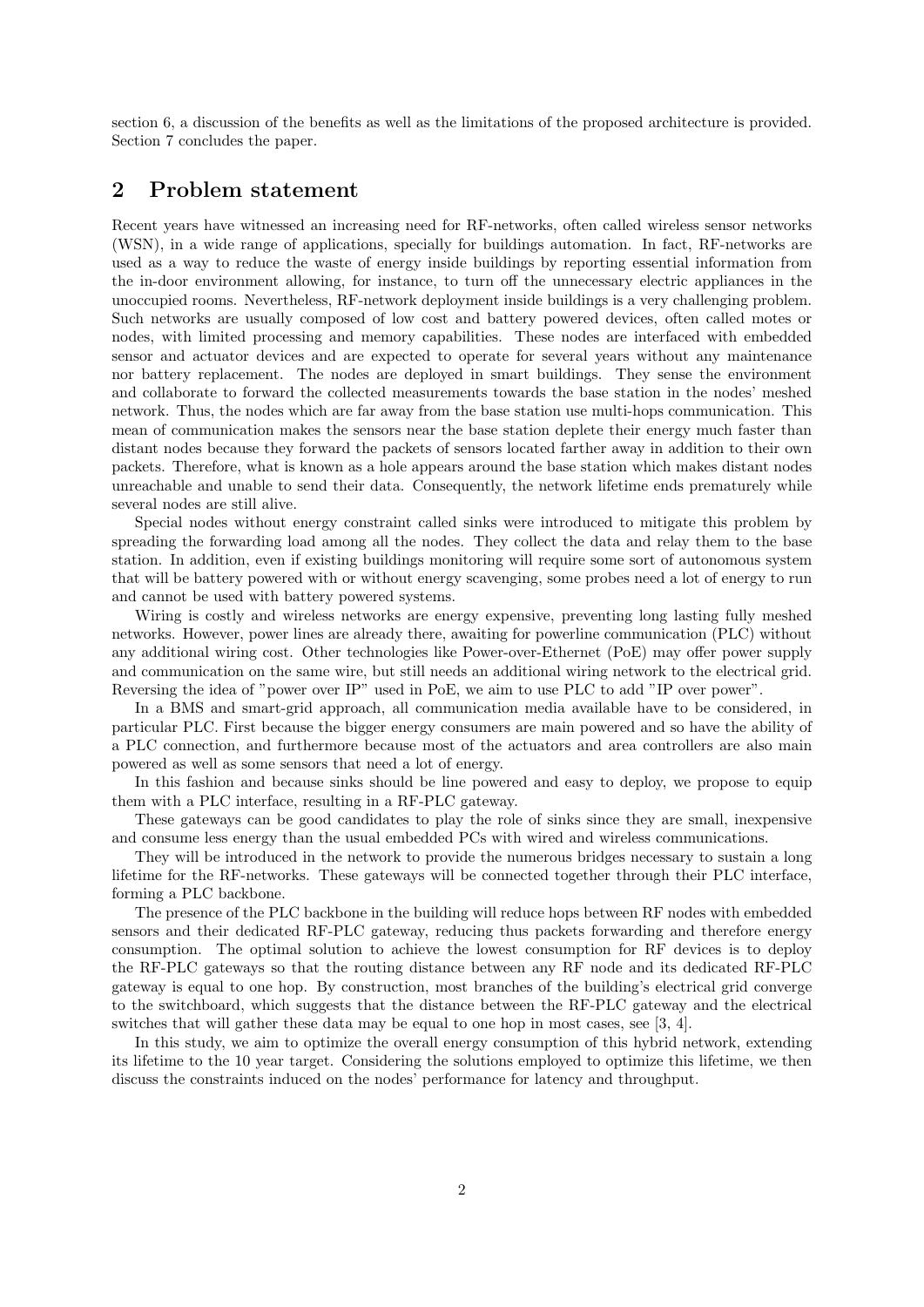# 3 Related Work

BMS are not a new topic and have been installed in commercial buildings since the 1970s [5]. These systems typically control heating, ventilation, air-conditioning, lighting and elevator systems. Building access, security, smoke control and fire monitoring features are also deployed to increase the safety level of the building occupants. BMS were deployed as proprietary hardware and software solutions into the mid-1990s. The associated control networks were typically twisted pair copper wiring, and the protocols were proprietary. In the mid-90s, two open building automation and control network protocols (BACnet and LON) were developed within the industry that fostered interoperability of the software objects. In the first decade of the 2000s systems started to support native web services in the network controller layer of the architecture making the systems able to serve HTML and support other web technologies such as Obix and BACnet web-services. These developments have lead to a convergence of hardware platforms and an explosion of software interoperability. These days most BMS vendors use Ethernet IP running BACnet/IP or LON/IP for enterprise data and twisted-pair for control network communications in the lower layers of the architecture.

With the uprising of the "Internet of Things" (IoT), buildings need new networking capabilities. The reflexion around the IoT and the introduction of IP based wireless sensor networks (WSN) lead up the IETF to define 6LoWPAN[6] and ROLL[7] formats and protocols that will clearly help IP network integration in BMS. Some requirements for building automation has been expressed in [8, 5] or promoted by the "IP for Smart Objects" alliance (IPSO) [9] for such networking with a wireless solution reducing installation costs while maintaining highly reliant communication and an envisioned mix of wired and wireless sensors and actuators deployed within a building.

Moreover, considering the energy crisis, a BMS should pay for itself within a few years if it reduces the energy consumption by providing better EE and smart-grid valuable solutions.

Thus, we studied the possibility of IPv6 PLC networking for smart grid and sensor networking in such BMS [3]. Recently [10] showed some comparative work using PLC HomePlug standards as a backbone for smart buildings. It concludes that PLC is a viable technology for smart building's wired devices, and endorses our proposal to run IPv6/6LoWPAN directly over the PLC links.

Using physical medium heterogeneity to improve sensor networks is not new. Several works e.g. [11] show that the introduction of sinks or relay nodes with unlimited energy resources to collect the data improves considerably the network lifetime. The majority of these studies assume that the communication between the sinks/relay nodes and the base station is assured by wifi radio communication or Ethernet. Moreover, the role of sinks is most of the time assured in testbeds by an embedded PC which makes the cost of the real deployment expensive.

Our work [3] has enabled interoperability between RF and PLC at the IPv6 level. This demonstrates the interest of such an interoperability, and highlight the gap with works that do not provide the IPv6 convergence that we focus on. [12] shows that a delivery success of 70% on PLC and 82% on RF rise up to 90% when both media are used together. In [13], The authors compare three communication methods to demonstrate that the combination of PLC and RF increases significantly the communication quality.

Using RF and PLC together is an important issue and it needs a gateway that can be complicated if there is no easy interoperability between these media. Recent works around IPv6 for RF-network tackle this problem and enable efficient collaboration with a minimal overload.

This paper differs from previous works in the sense that the heterogeneity is insured by the use of RF-PLC gateways as sinks to collect the data from the sensors. These gateways have two network interfaces but a similar architecture than Low power and Lossy Network (LLN). This extends the boundary of such networks whereas previous works use border router that parses the network into several LLNs gathered by a high network capacity backbone. In a sense, we propose to modify the LLN from a network capacity backbone to an energy capacity backbone.

## 4 Hybrid RF-PLC architecture for smart buildings

The proposed heterogenous network for smart building benefits from the advantages of PLC networks and RF networks.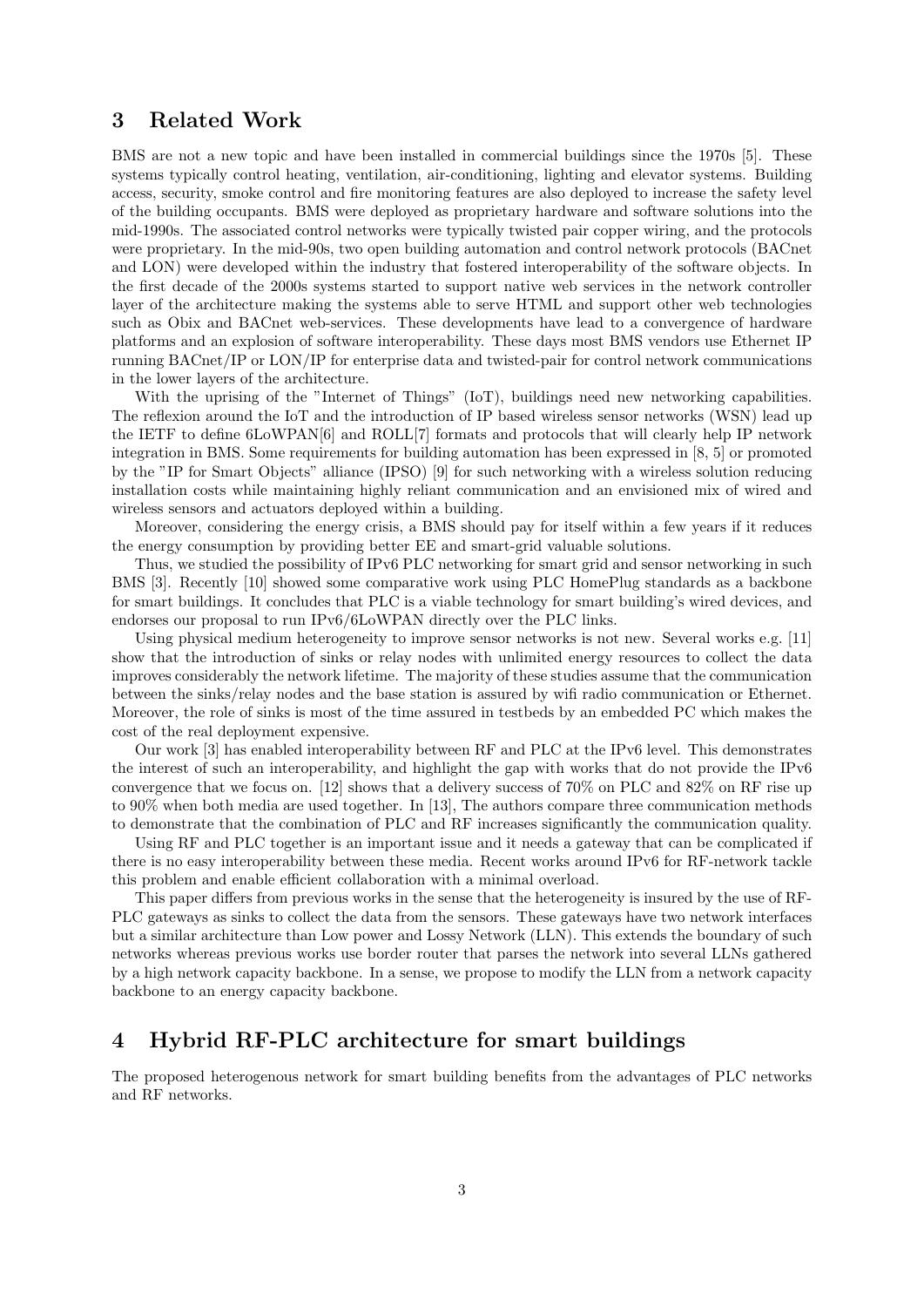## 4.1 PLC background

Table 1 shows that our PLC technology is very low power compared to existing standards.

| Type of PLC           | homeplug-AV         | WPC                    |  |
|-----------------------|---------------------|------------------------|--|
| Always on             | ves                 | $\mathbf{n}\mathbf{o}$ |  |
| Power $(W)$           |                     | 0.01                   |  |
| Energy $(J)$ per year | $6.3 \times 10^{7}$ | $3.2 \times 10^5$      |  |

Table 1: PLC technologies power consumption.

Many PLC communication protocols exist, almost as many as manufacturers. Some PLC devices aim to provide a high data rate (up to 200 Mb/s for Homeplug AV standard), with a power consumption, formfactor and cost that outcome the range needed for building automation.

Our experiments relies on a particular PLC transceiver called WPC. However, most of our results are not limited by this technology since our only assumption is a main powered low cost and low power network. WPC stands for Watt Pulse Communication. It is a technology developed by Watteco. It enables data transfer communication with a reliable propagation. This transceiver is based on the transient behavior of electrical networks. By using network reaction respect to load change, it is possible to create high level, low energy pulses compliant with EMC regulation. As a result, the pulse magnitude can be significantly higher than noise even after propagation and ensures a robust communication signal. The coupling device is very simple and the network reacts with its own resonance ensuring a very good propagation medium. This technology takes advantage of a physical natural phenomenon: the ignition pulse produced by appliances connected on an electric network. A pulse is a very short, a few nanoseconds, reactive signal produced by a load during its ignition or extinction and this constitutes an unambiguous signature. The WPC transceiver includes a microcontroller driving an adapted load, producing the pulse when connected to the mains. This pulse propagates over the power line at a long distance, up to 1 km in a public lighting environment. The emission of pulses can be triggered according to a controlled time schedule in order to communicate between two points in an electric network. As any PLC modem, a WPC module can re-use any existing protocol, providing a PLC adaptation of a communication stack. In this paper we consider the adaptation of the IEEE 802.15.4 standard protocol over PLC described in [3].

### 4.2 RF background

We focus here on radio technologies for LLNs. In this field, IEEE 802.15.4 standard stands as the dominant protocol for radio transceivers. This standard defines the physical layer and medium access control for Low-Late Wireless Personal Area Networks (LR-WPANs). It is vastly adopted by the industry and is the basis for the ZigBee or WirelessHART specification.

IEEE 802.15.4 radio transceivers focus on low-cost, low-speed communication between devices with little to no underlying infrastructure. Devices are often battery operated, so one of the biggest challenge in these networks is to limit their power consumption to reach an acceptable lifetime (up to 10 years). The basic framework offers a 10-meter communication range with a transfer rate of 250 kbit/s in the 2.4 GHz frequency band. Sub-GHz bands (868 MHz in Europe, 915 MHz in North America) can also be used with lower transfer rates of 20 and 40 kbit/s. 802.15.4-compliant radio transceivers consume a few tens of milliwatts, and can be set in sleeping mode to save energy. To that end, most of nodes using these transceivers have a duty cycling mechanism to wake up periodically the radio.

### 4.3 Architecture

Our heterogeneous architecture is composed of RF-only and PLC-only sensors or RF-PLC gateways. Since the all devices of the hybrid network are considered as LLN-type nodes, the architecture has to be low power, memory efficient, low data rate oriented and low energy consuming.

Relying on the 6LowPAN IPv6 design for such networks, figure 1 depict the network stack architecture of a RF-PLC gateway, designed in a route over fashion. RF-only and PLC-only sensors use the same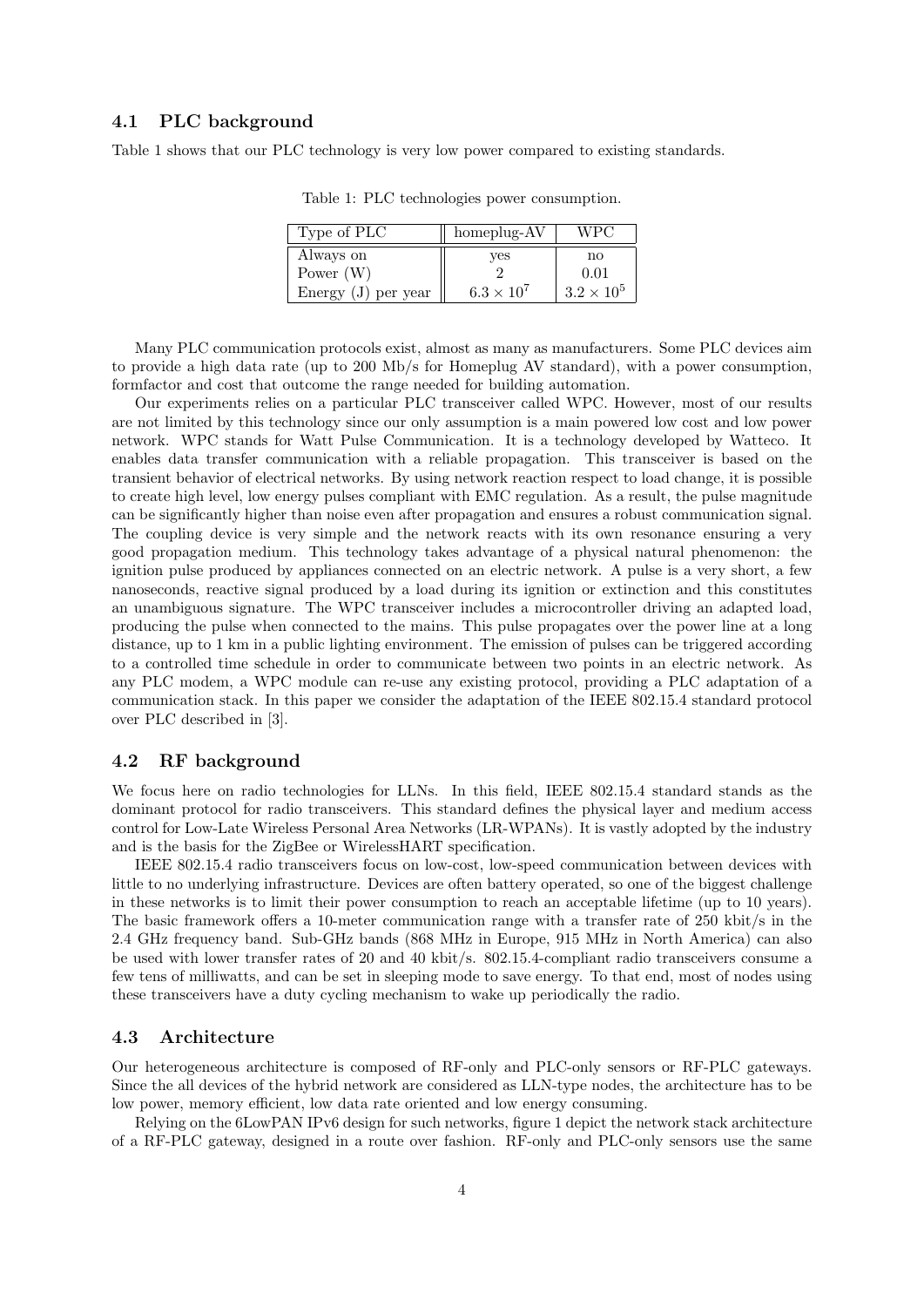stack architecture restricted to one driver corresponding to the transceiver used.



Figure 1: Network stack proposition

As a result, all nodes from the hybrid network use the same protocols regardless of the media used. The routing protocol see nodes in a link-layer agnostic manner and construct a unique network. The bridge between RF and PLC is made at the network level (route-over).

### 4.4 Routing

According to the architecture illustrated in figure 1 and the IETF 6LowPAN and RPL routing specification, topologies are directed acyclic graphs (DAGs). We suppose that every node run the same RPL implementation and maintains a path toward the root, according to the selected routing metric. The topologies shown in the figures 2 and 3 illustrate the PLC benefits in a RF-network topology. Depending on the Objective Function (OF) and the resulting metric(s), several topologies could be obtained. As defined in [14], the metrics can be Node Energy, Throughput, Latency or Link Reliability (either LQL or ETX).

Figure 2 shows a DAG formed by RF nodes only. We suppose here that the metric selected is a node energy estimation. To minimize their power consumption, RF nodes decrease their transmission power which reduces their radio range and creates a multi-hops topology. As shown in the figure 2, some nodes may be out of reach and form a floating DAG, resulting in network partitioning.



Figure 2: RF-Only DAG

Figure 3 shows a DAG formed by the three types of nodes considered : RF-only, PLC-only and RF-PLC nodes. To maximize the non energy constraint nature of PLC, we supposed that the metric selected in this case is the estimated energy of each node, selecting the less energy wasting path. Reliability metric like ETX may be used as a tie breaker.

As shown in the figure 3, the RF-nodes send their packets with sensors' data to the nearest RF-PLC gateway which relays them to the PLC backbone. This latter one will be in charge to forward them using the PLC technology to the base station for further treatment.

According to [11] and [15], we can deduce that in order to achieve the optimal network lifetime of RF-networks, every battery powered node should be one hop away from a line powered node. In our case, every sensor should be able to reach a RF-PLC gateway in one hop. This can be obtained by the resolution of the problem of the optimal RF-PLC gateways placement.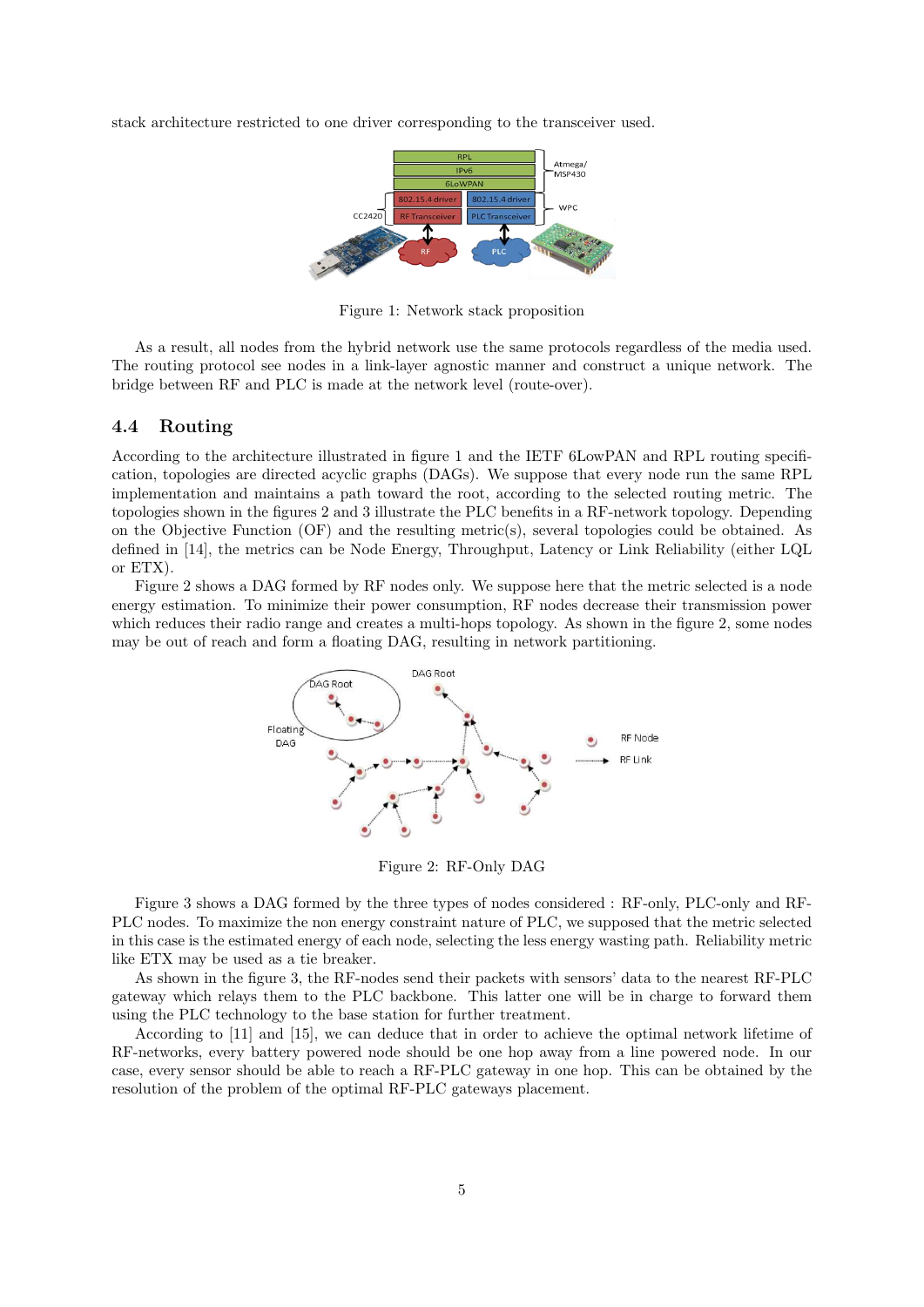

Figure 3: Heterogeneous DAG

## 5 First experimental and simulated performance evaluations

In this section, the performance evaluation of three different types of networks is studied. The first network uses only PLC medium. The second one uses only RF medium. The latter one combines PLC and RF medium.

## 5.1 Testbed description

#### 5.1.1 Hardware

The nodes are composed of the following hardware components:

• controller (MSP430F5438, ATmega1281):

These microcontrollers are respectively 16 bit and 8 bit architecture designed for low power networking applications. The MSP430 has 256 KB/16 KB and the ATmega has 128KB/8KB of ROM/RAM. Thus, the MSP offers more RAM to handle more routing entries and is more suitable for PLC/RF gateways or PLC nodes located along the path to the root, because they need to handle a possibly large subDAG. ATmega is fine for hosts like RF nodes.

• PLC transceiver:

In our testbed, we used WPC PLC transceivers from Watteco. This transceiver has a small size, a few  $cm<sup>2</sup>$ , low power consumption, with less than 10 mW and a low price, less than a dollar per chip in large quantities. This transceiver offers actually 10 kbps baud rate. It is dedicated to home area networking, home automation or smart grid application.

• RF transceiver:

Our platform supports the following transceivers : CC2420, ATRF230, ATRF231 and ATRF212. In our Testbed, we used the first three, all offering a 250 kbps baud rate in the 2.4GHz band. The last one operates in the 868 MHz band.

## 5.1.2 Software

• Contiki:

The network stack of all nodes relies on the Contiki OS [16]. Contiki is an open-source, highly portable, multi-tasking operating system for memory-efficient networked embedded systems. It is mainly oriented to sensor networks application and leverage on a growing community.

• Network Stack:

Our implementation relies on the network stack provided by the Contiki OS. It is based on its 6LoWPAN, IPv6 and RPL implementation. 6LoWPAN fragmentation and header compression is used. The RPL implementation is based on the 18th version of the draft and used in storing mode. It handles DIO, DIS, DAO, DAOACK, trickle timers management, local and global repair, and used the ETX metric.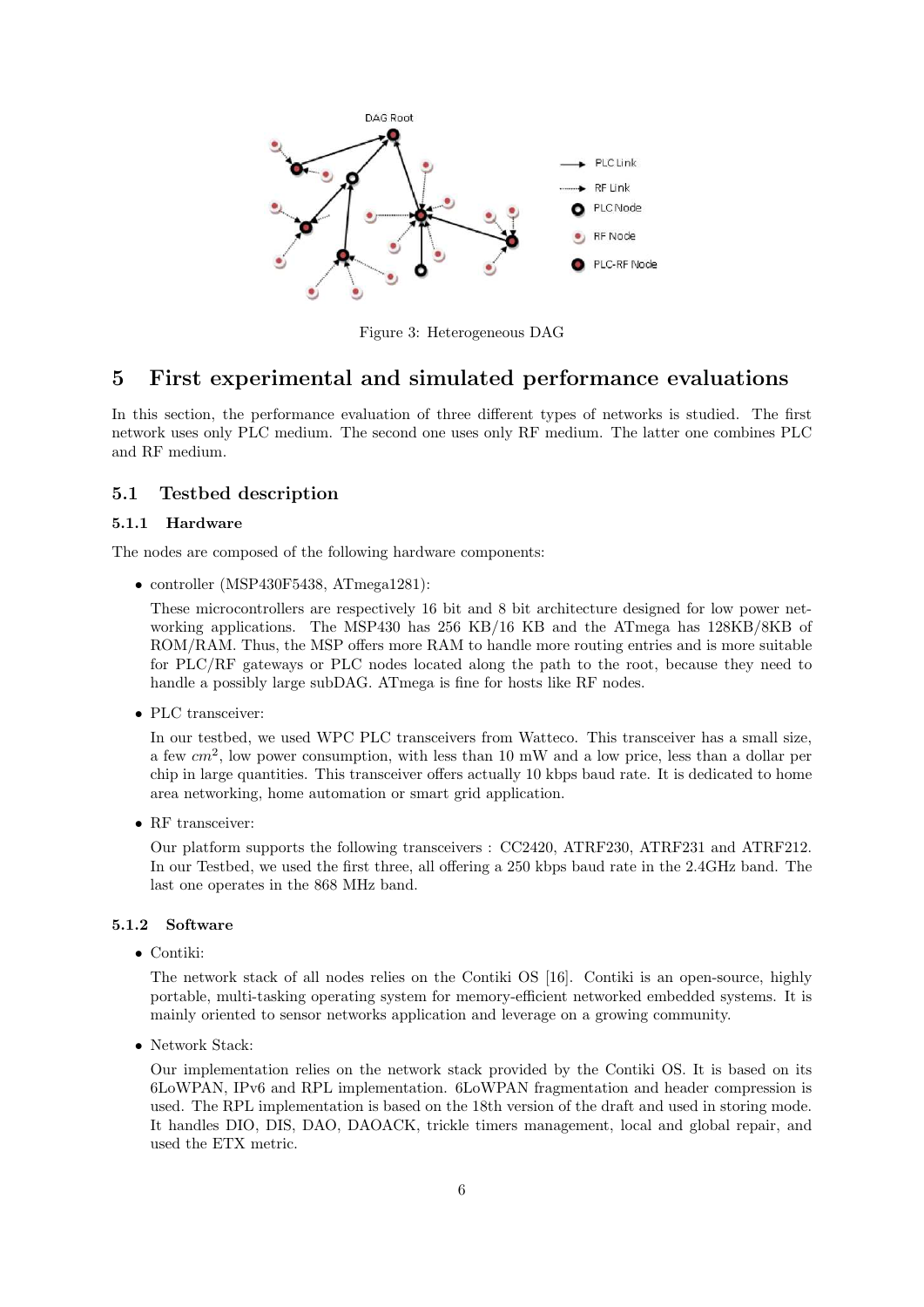## 5.2 PLC Network

We measured the performances of a real and a simulated PLC network implementing the network stack previously presented. The stack is implemented in the Contiki framework. We observed hops distribution, packet delivery ratio (PDR), throughput and latency.

Our real testbed is a 2 floors laboratory, composed of 25 rooms. We used 6 PLC nodes and a border router. PLC nodes were randomly plugged in outlets. The border router was never moved. After topology establishment, the border router sends 3 series of 30 pings to each node in his routing table with a delay of 2 seconds per hop between each ping in order to reduce collisions. Once the 3 series of 30 pings are done, we move all the PLC nodes into a new room, and repeat the scenario. The electrical network was submitted to real life activity.

The simulated network replays the scenarios obtained in the real testbed. The topology is recreated but links are set to be ideal (i.e. no loss) to quantify the loss of the real PLC media. PLC nodes were implemented in Cooja, the simulator integrated into the Contiki framework. This implementation includes PHY and MAC specificity of the PLC transceiver, voltage emulation and synchronization as well as a hardware emulation of the PLC nodes. The simulated nodes used the same software as real nodes.

#### 5.2.1 Hops Repartition

As shown in the table 2, we always succeed to reach all the 6 PLC nodes through a 3-hops maximum path in all rooms tested from the border router location. This points out reliability, connectivity and forwarding reduction potential of PLC in a hybrid network. It is interesting to see that 85% of the nodes have been reached via a direct connection or through only one forwarder. This means that the topology of a backbone network made of PLC nodes should stay quite flat and limit the number of hops to reach the root.

Table 2: PLC testbed number of hops in each route to the server.

| Number of hops    |        |     | $\parallel$ 1 hop $\parallel$ 2 hops $\parallel$ 3 hops $\parallel$ |
|-------------------|--------|-----|---------------------------------------------------------------------|
| Route repartition | $39\%$ | 46% | 15%                                                                 |

#### 5.2.2 Networking performances



Figure 4: Experimental and simulated results for PLC networking throughput, latency and PDR.

As expected, the performances of the PLC network (PDR, Throughput and Latency) decrease with path length (number of hops).

Figure 4(a) shows that throughput is less impacted by real PLC links because it is only computed for successful transmissions. The throughput results correspond to the round trip time (RTT) that is necessary for the echo request/reply exchange. We set the ICMP payload to 10 Bytes, resulting in a packet of 46 bytes at the physical level, after 6LoWPAN header compression. This typically corresponds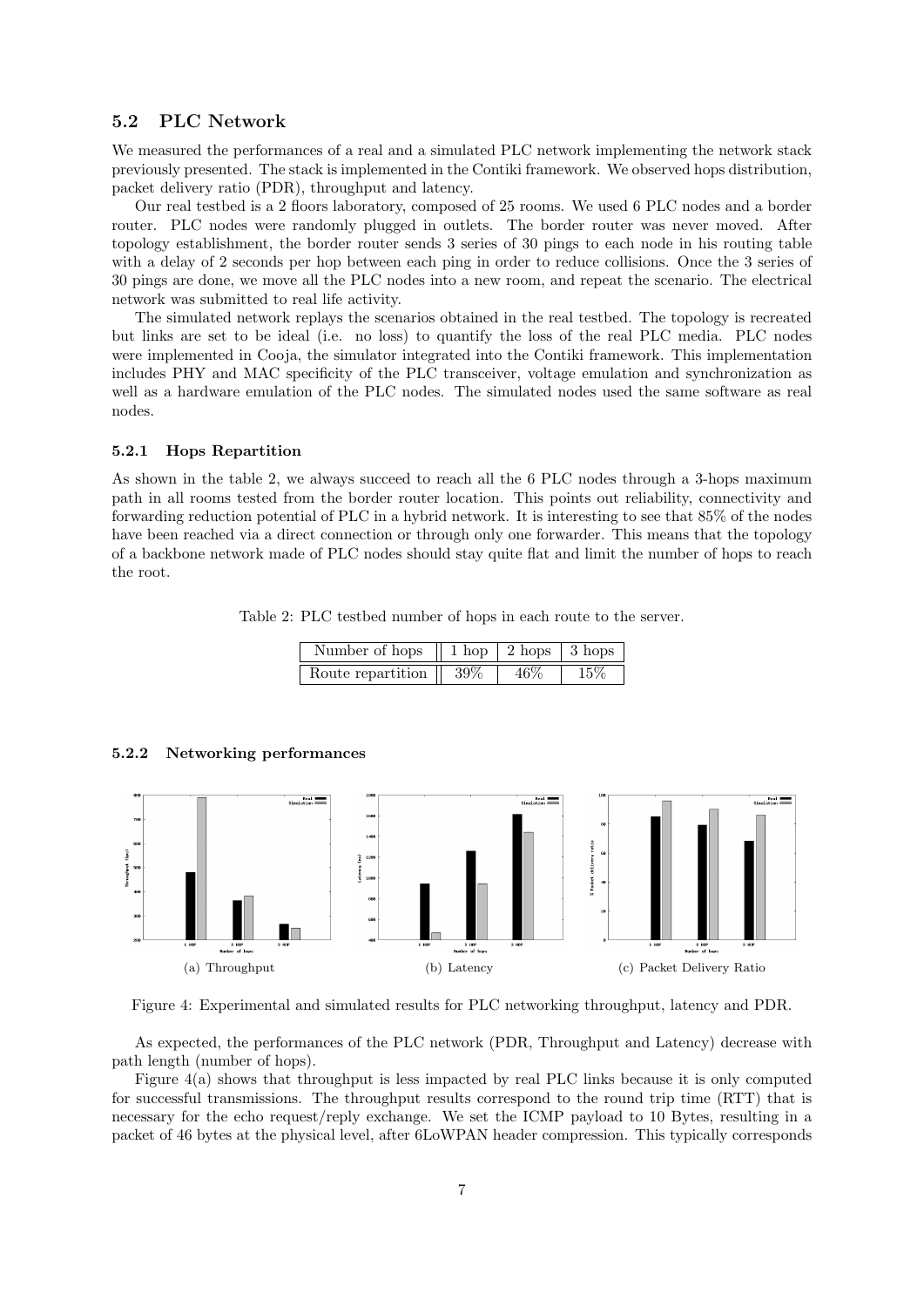to the size of an UDP frame in a metering or C&C network, carrying just a few bytes of payload. Throughput computed is impacted by the CSMA/CA mechanism which sets a random period of time before sending a packet. This time is included in the RTT computation.

Latency performances in figure 4(b) show that real PLC links induce many more link layer retries on real PLC networks. CSMA/CA uses an exponential backoff computation, resulting in possibly high latency value in the case of MAC layer retries. Furthermore, unlike RF media, the quantum of time used to compute these backoff is the voltage period of the electrical network  $(50Hz = 20ms$  in our case). These values are similar with RF systems using duty cycling mechanisms for energy efficiency and lifetime purpose.

PDR percentages in 4(c) reflect the looseness of the PLC media. As expected, PDR decreases with the number of hops. In the simulation, even with ideal links, 100% PDR is not reached because of collisions with traffic control messages. We observe that PLC can offer an average success ratio of more than 80% on a local link (1 hop Path) under real life activity and heavily loaded traffic.

#### 5.3 RF Network

We simulated a WSN composed of 25 battery-operated RF-nodes and 1 RF-gateway which plays the role of the sink node. The nodes are distributed in a grid topology of 50x50m. The RF-gateway is located at the center. Each battery-operated node has an initial energy of 250 joules. The transmission range of each node is fixed to 10m. The nodes send a packet per minute of size 46 bytes to the sink . The packet are routed according to the shortest path with minimum number of hops. We used the typical model of energy consumption as specified in  $[17][18]$ . We analyzed the performance of the WSN in terms of network lifetime and energy consumption distribution.

#### 5.3.1 Lifetime

There are many WSN lifetime definitions which depend on applications [19]. In this work, the widely used definition in WSN is adopted where the network lifetime is defined as the time until the first batteryoperated node uses up all its residual energy. Let  $T_{RF}$  denotes the network lifetime obtained with the RF-network using one RF-gateway.

#### 5.3.2 Energy distribution

We analyzed the energy consumption of all battery-operated nodes at network lifetime. The energy consumption distribution at lifetime is depicted in the figure 5(b) where the lighter the color the higher the percentage of energy consumption on the node.

It is remarkable that the energy consumption of the nodes is highly variable and depends on the RF-gateway location. We notice that the nodes near the RF-gateway have relatively higher energy consumption compared to most of the others because they have to receive and relay all other neighbors data in addition to their own data. This leads them to consume more energy.



Figure 5: DAG construction and energy consumption distribution at lifetime end with 1 RF-gateway

The results show that the percentages of the residual energy that remained unused at lifetime end is 63,57 %. Moreover, the number of battery-operated nodes which have more than 40 % of their initial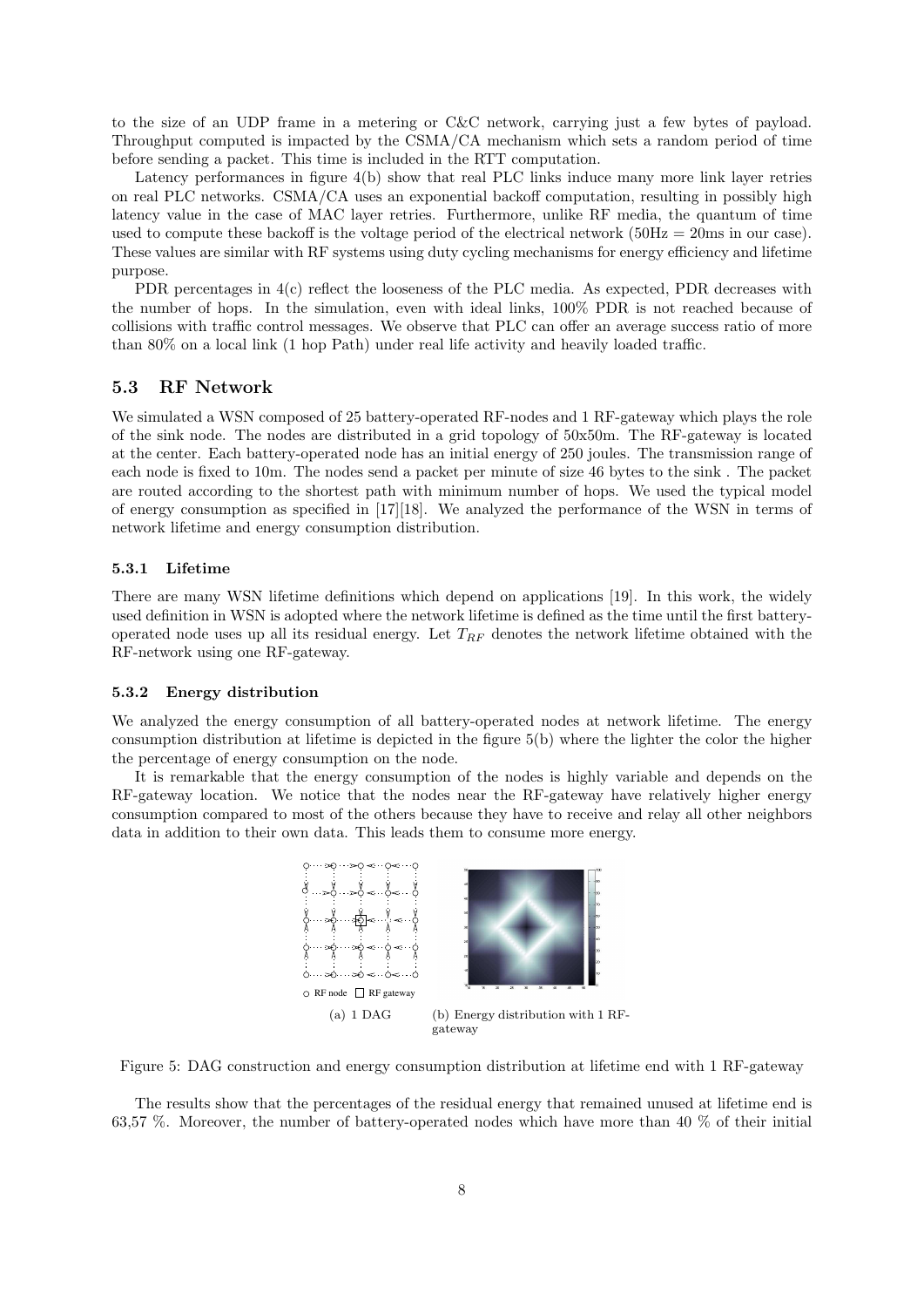energy at lifetime is 21. This shows than the energy is not well balanced in case of RF-network with 1 RF-gateway.

## 5.4 RF-PLC Network

In this case, we consider a hybrid network composed of 25 battery-operated RF-nodes and RF-PLC gateways which play the role of sinks to collect the data and forward it to the base station. The RF-PLC gateways are optimally placed among the RF-nodes to maximize the lifetime following the work described in [20]. All others network assumptions are the same as the previous case.

#### 5.4.1 Lifetime

In the hybrid network, the network lifetime is significantly improved by the introduction of many RF-PLC gateways. In this example, the lifetime achieved is almost  $10 \times T_{RF}$ .

The figure 6(a) shows that when the number of RF-PLC gateways grows the network lifetime increases until it reaches its maximum. In this case, the maximum is obtained with 10 RF-PLC gateways. This result corresponds to the case where all RF nodes are at one hop from RF-PLC gateways and no forwarding is done by any node. Moreover, with many RF-PLC gateways, the average length of routes decreases which leads to lower latencies.

The Figure 6(b) shows also that with higher number of RF-PLC gateways, the number of nodes directly connected to the RF-PLC gateway decreases. This leads to less congestion in the RF-PLC gateways and an improvement of the networking performance in terms of packet loss and latency.



Figure 6: Network with 25 RF nodes and RF-PLC gateways

#### 5.4.2 Energy distribution

In Figure 7, we observe that when the lifetime ends, the higher percentage of energy consumption is concentrated around the locations of the RF-PLC gateways whereas the others RF nodes have a lower amount of energy consumption (dark color). With 10 RF-PLC gateways, the energy consumption of RF nodes is perfectly balanced. In fact, the majority of the nodes deplete their energy at the same time.

The results in Table 3 also show that the residual energy that remained unused at the network lifetime end decreases when the number of RF-PLC gateways increases. Moreover, the number of sensors which have more than 40 % of their initial energy decreases when the number of RF-PLC gateways increases. The best energy balancing of energy consumption is obtained when the network uses 10 RF-PLC gateways.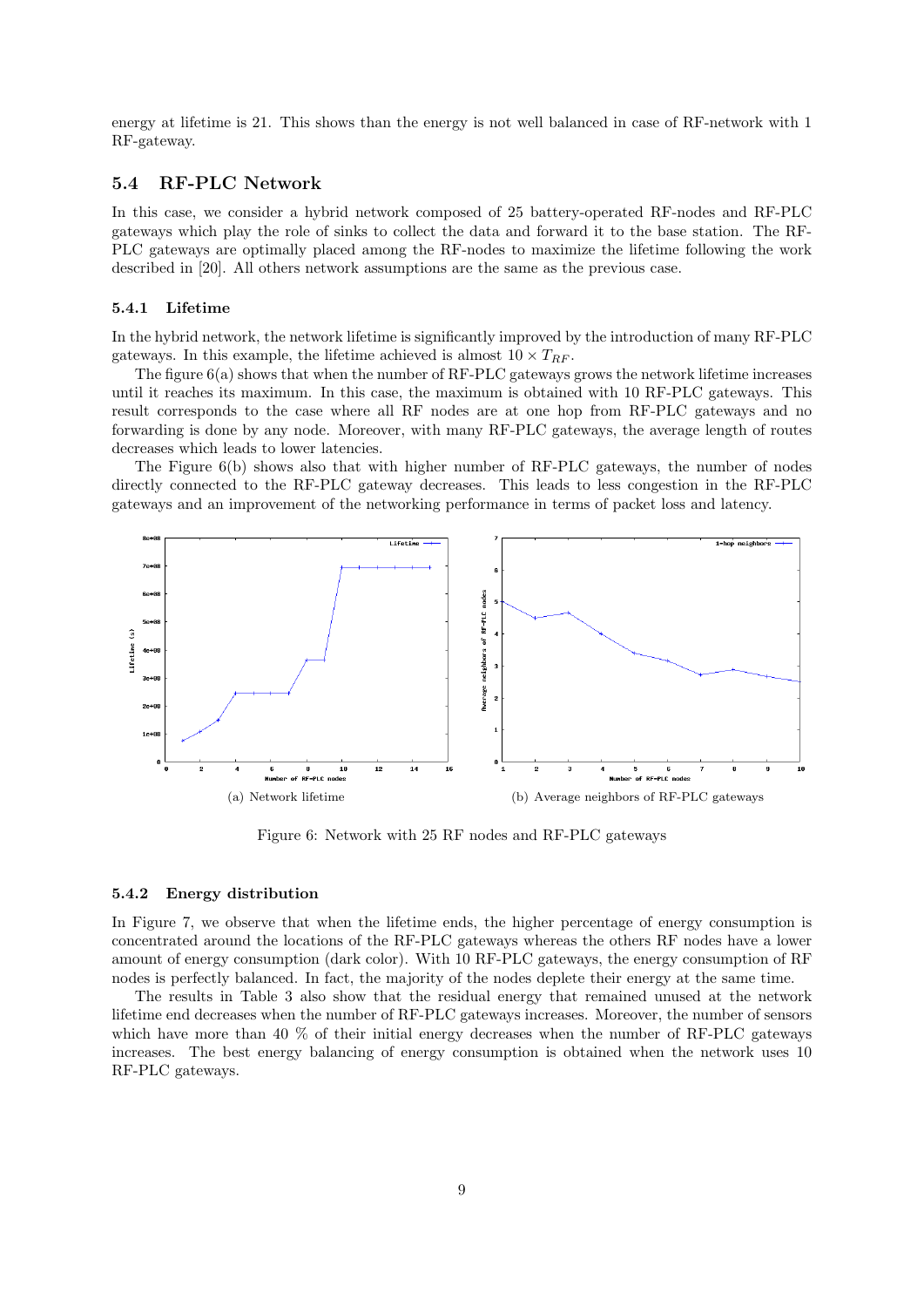

Figure 7: DAG construction and energy consumption distribution at lifetime end with many RF-PLC gateways

| Number of RF-PLC nodes                  |      |       |         |  |
|-----------------------------------------|------|-------|---------|--|
| % Unused Residual Energy                | 59.8 | 49.18 | $+28.7$ |  |
| Nb sensors with more than $40\%$ energy |      |       |         |  |

Table 3: Comparison of Residual Energy at lifetime end

#### 5.4.3 PLC backbone networking performances

We measured experimentally the maximum throughput achievable in a hybrid network. We vary the number of RF nodes connected to a RF-PLC node which forwards the data to a PLC node. Since RF medium offers higher throughput than PLC one, in our testbed we aim to see the maximum throughput the RF-PLC node can offer before the congestion occurs. The latency is correlated to the total throughput sent by the RF nodes to measure the congestion of the PLC link. The packet loss is also plotted to evaluate the reliability of the system.

Figure 8(a) shows the average round trip time (RTT) of a 46 bytes packet sent from a RF node to a PLC node through a RF-PLC node. We plotted the RTT with respect to the average throughput received by the RF-PLC node to show the congestion of an hybrid RF-PLC network. Packets are sent sequentially by each RF nodes in a round robin fashion with a fixed interval. The throughput varies according to the time interval between each packet sent by RF nodes. As expected, more RF nodes connected to the RF-PLC node decreases the overall performances due to MAC issues. In our testbed, the MAC used was CSMA/CA so packet transmission is delayed if a node is already transmitting. The loss ratio in figure 8(b) shows that high throughput induces high loss. Because latency is only computed for successful transmissions, the average throughput is tweaked for higher throughput values. In our implementation, a packet is dropped after 3 MAC layer retries so that it bounds the maximum latency to about 2.5 seconds. In Figure  $8(a)$ , the interesting value is the point where the curve begin to rise up. This corresponds to the contention threshold. We can see that this point occurs for lower throughput if there are more RF nodes connected to the RF-PLC node. For instance, if only one RF node is connected to the RF-PLC node, we can reach an quite high average throughput (500 bps) with good reliability (3 % loss) and a close-to-minimum latency (550 ms). For 2 RF nodes, this threshold point slides to a lower average throughput (340 bps) with a similar latency (550 ms) and a low loss ratio (1%). Higher throughput significantly increases the loss ratio in this case. In the case of 3 RF nodes, the threshold is at 300 bps, with 1% loss and a similar latency of 550 ms. Like the latter case, higher throughput impacts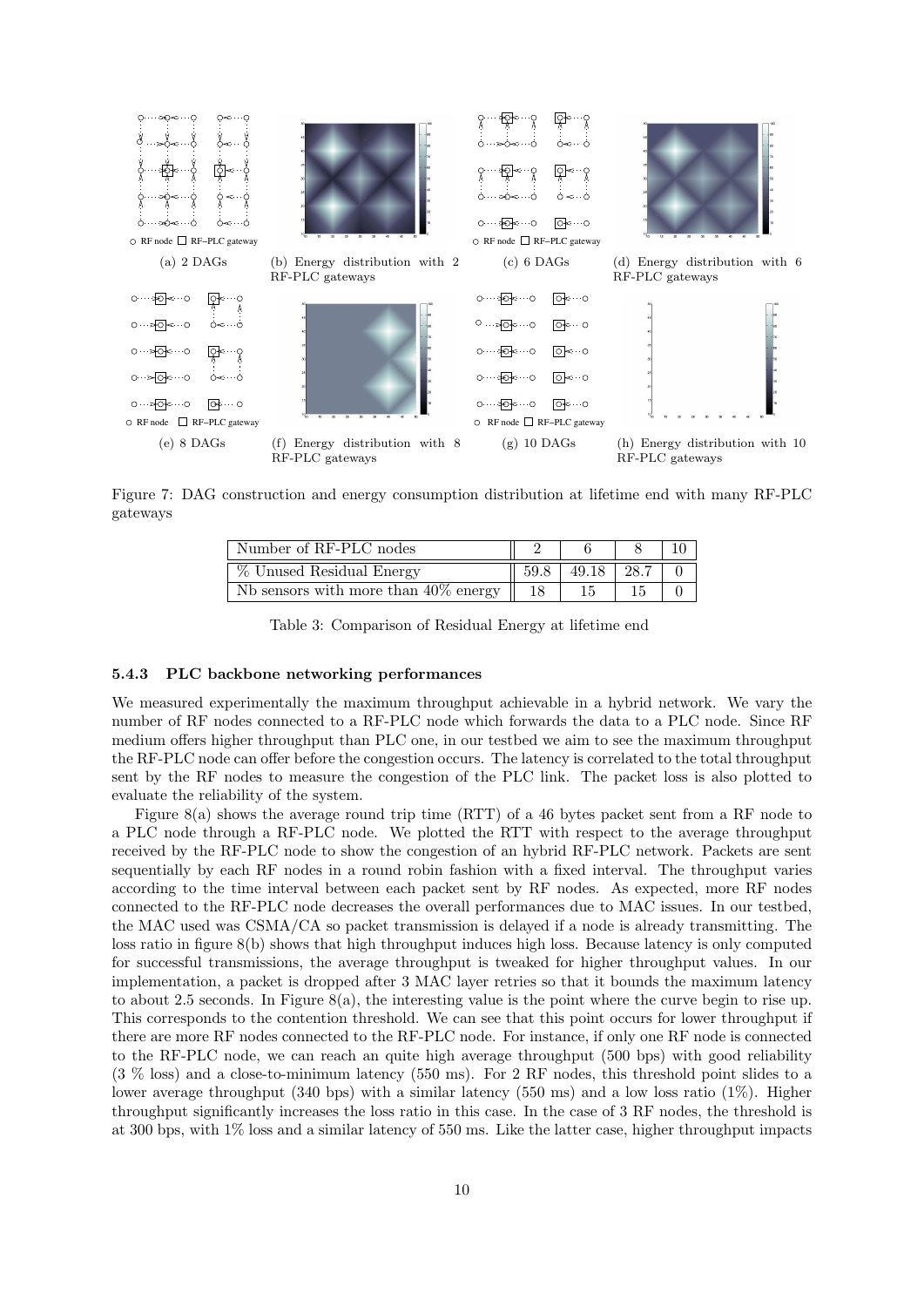

Figure 8: PLC backbone network performances.

significantly the success ratio, but the overall performances drops quicker with 3 RF nodes. Connecting these templates with the lifetime study in section 5.4.1, we can say that with a network composed of 25 nodes placed in a grid, we could achieve an average throughput of 300 bps for each RF-PLC node, with very good reliability and a close to the minimum latency. Considering packets of 46 bytes at the PHY level, this corresponds to one packet sent each 1.2 seconds, which far exceeds the requirements of a metering application.

## 6 Discussion

Mixing PLC with wireless networks in the same topology for smart buildings offers many advantages. First of all we demonstrated that the network lifetime is significantly extended. This is explained by the fact that introducing many RF-PLC nodes reduces the forwarding of battery-operated RF nodes and thus balances the energy consumption of nodes.

Moreover, the works in [12] shows that the reliability is improved because the use of an alternative media like PLC in a network increases significantly path diversity and may cope better with link quality variations. PLC and RF are not sensitive to the same disturbers, so an hybrid network provides a more reliable path across these media.

In addition, PLC improves connectivity in low density wireless networks since it can reach zones that are unreachable via wireless links. Indeed, in a building context, one hop over PLC may join multiple floors whereas wireless links may be stopped by slabs.

The main drawbacks of such hybrid architecture may be the degradation of the network performances in term of latency and average throughput that we observed with heavy traffic on today's WPC technology. Theses drawbacks will disappear with the use of improved PLC technology.

A balance between these advantages and drawbacks can be achieved with a fine metric computation. One metric could optimize energy consumption, whereas another one could optimize networking performances. Because these goals are orthogonal, a single metric could also provide an effective combination of them to reach a tradeoff, weighted by the needs of the application. Another possibility is to create two routing instances with distinct objective function. But, this needs that every node doubles its routing states, resulting in possibly memory issues.

In our simulated testbed where 25 RF nodes send packets of 46 bytes to the base station each 1.2 seconds, the lifetime achieved using 5 RF-PLC gateways is three times the lifetime obtained with one RF gateway. This result might be considered as a lower bound in a smart building. It is more likely to see improvements of 10 to 100 times in smart buildings when using one RF-PLC gateway per room containing many connected "things".

It is worth to note that the size, price and energy consumption of the hybrid node that we considered will be much more attractive than a high performances gateway with an ethernet or wifi interface to connect the stub networks.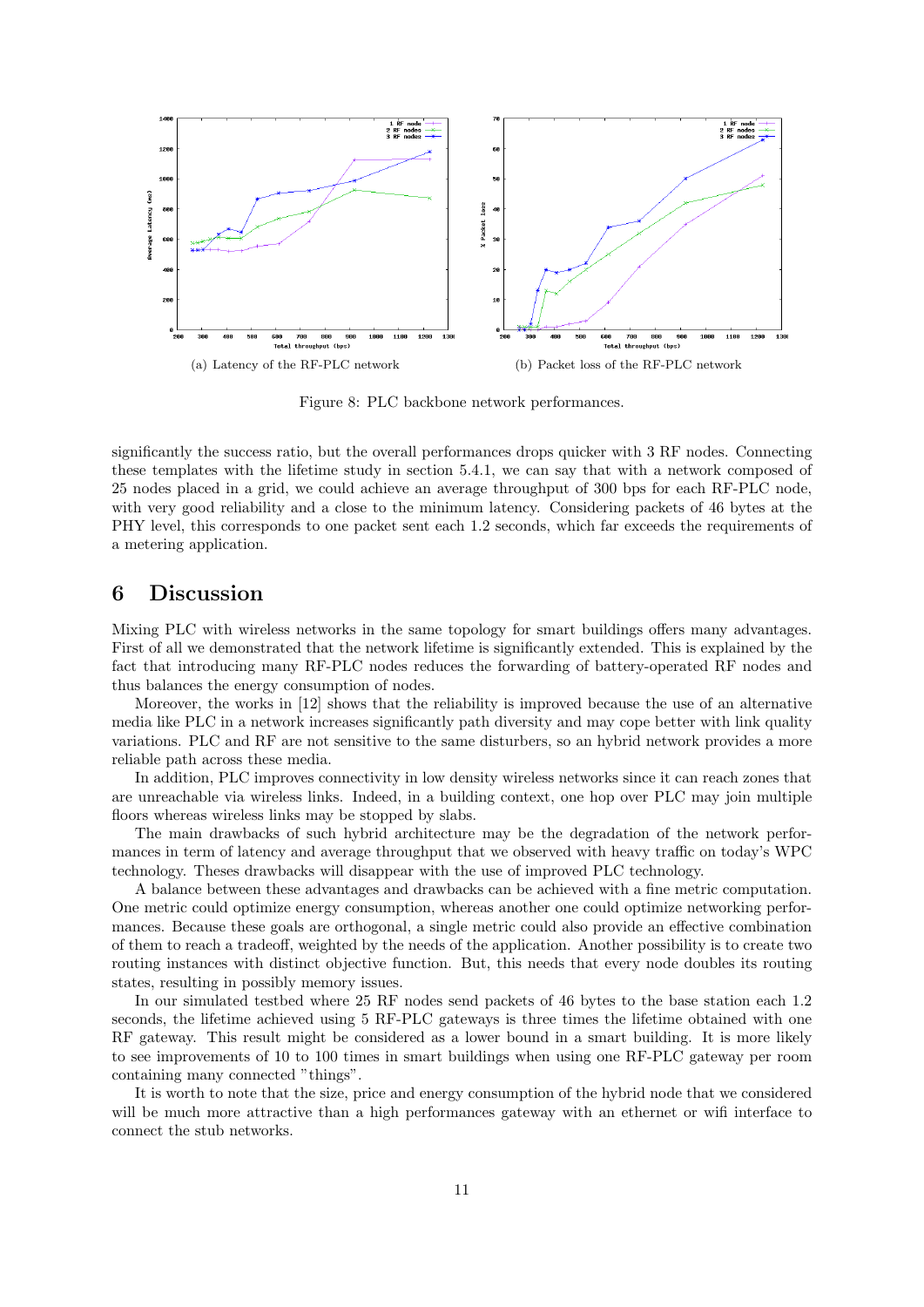# 7 Conclusion and future works

In this paper, we described a complete networking architecture for smart buildings which uses PLC nodes, RF nodes and RF-PLC nodes. The proposed hybrid architecture combines efficiently the two media RF and PLC to improve the lifetime and the reliability of the network. We presented the background of each technology and highlighted their complementarity. We determined the energy enhancement of such network and measured experimentally its performances. The results show that using 5 RF-PLC gateways in network composed of 25 RF nodes, we obtain  $1\%$  of packet loss and we can achieve up to threefold network lifetime improvement over the case of one RF gateway.

Future works concern scaling tests and real deployment of the proposed hybrid network inside a building. We intend also to study the appropriate metrics to use because they can have an important impact on the networking performances.

# References

- [1] (2007) La consommation énergétique des bâtiments et de la construction. [Online]. Available: http://www.stats.environnement.developpement-durable.gouv.fr/donneesessentielles/activites-humaines/construction-et-batiments/la-consommation-energetique-desbatiments-et-de-la-construction.html
- [2] X. Jiang, M. Van Ly, J. Taneja, P. Dutta, and D. Culler, "Experiences with a high-fidelity wireless building energy auditing network," in Proceedings of the 7th ACM Conference on Embedded Networked Sensor Systems, ser. SenSys '09. New York, NY, USA: ACM, 2009, pp. 113–126.
- [3] C. Chauvenet, B. Tourancheau, D. Genon-Catalot, P. Goudet, and M. Pouillot, "A communication stack over PLC for multi physical layer IPv6 Networking," in Smart Grid Communications (SmartGridComm), 2010 First IEEE International Conference on. IEEE, 2010, pp. 250–255.
- [4] C. Chauvenet and B. Tourancheau, "Heterogeneous plc-rf networking for llns," HAL INRIA, Tech. Rep., 2011.
- [5] S. Karnouskos, J. Vasseur, P. Wetterwald, J. Martocci, T. Humpal, and M. Zhu, "Introduction to ip in commercial buildings," IPSO White Paper, 2010.
- [6] G. Montenegro, N. Kushalnagar, J. Hui, and D. Culler, "Ipv6 over low power wireless personal area networks (6lowpan)," IETF RFC 4944, 2007.
- [7] J. Vasseur, M. Kim, K. Pister, N. Dejean, and D. Barthel, "Rpl: Ipv6 routing protocol for low power and lossy networks," IETF draft, 2011.
- [8] J. Martocci, P. De Mil, N. Riou, and W. Vermeylen, "Building automation routing requirements in low-power and lossy networks," IETF RFC 5867, 2010.
- [9] Ip for smart objects alliance. [Online]. Available: http://ipso-alliance.org/
- [10] P. Pannuto and P. Dutta, "Exploring powerline networking for the smart building," in  $IP+SN$ workshop, 2011.
- [11] M. Yarvis, A. Kushalnagar, H. Singh, Y. Liu, and S. Singh, "Exploiting heterogeneity in sensor networks," in in Proc. of the IEEE Infocom, 2005.
- [12] K. Yamada, Y. Hirata, Y. Naoe, T. Furumura, Y. Inoue, T. Shimizu, K. Yoshida, M. Kojima, and T. Mizuno, "Dual communication system using wired and wireless correspondence in a small space," in Knowledge-Based Intelligent Information and Engineering Systems. Springer, 2004, pp. 898–904.
- [13] Y. Cai-fang and G. Ren-yi, "Home network using complementary communication system," in International Seminar on Business and Information Management, 2008. ISBIM'08., vol. 1. IEEE, 2008, pp. 71–74.